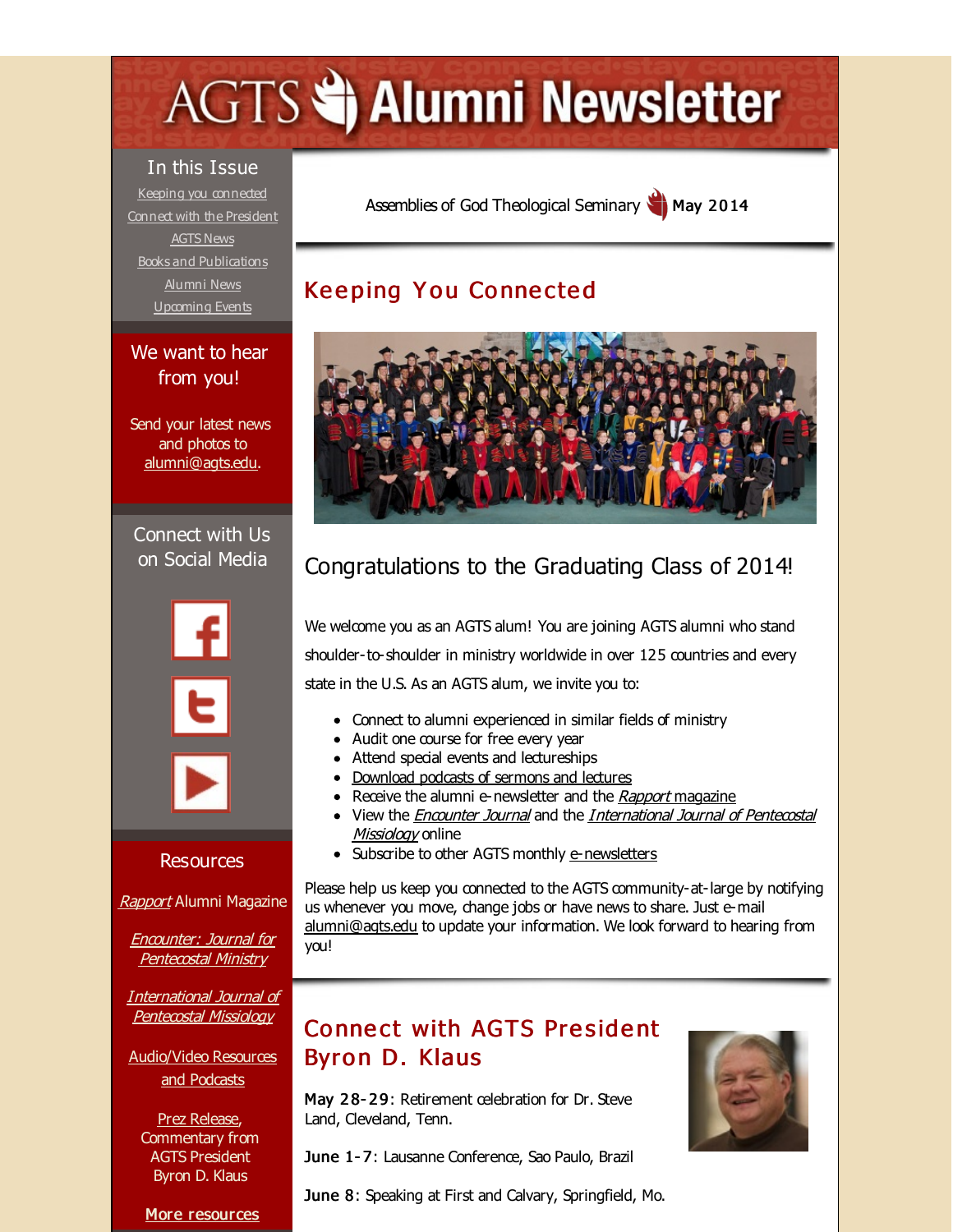#### Contact Us

Dorothea J. Lotter Director of Institutional & Alumni Relations [dlotter@agts.edu](mailto:dlotter@agts.edu) (417) 268-1022

Deborah Fegler Development & Alumni **Coordinator** [dfegler@agts.edu](mailto:dfegler@agts.edu) (417) 268-1012

Jennifer S. Hall Promotions Coordinator [jhall@agts.edu](mailto:jhall@agts.edu) (417) 268-1024

[alumni@agts.edu](mailto:alumni@agts.edu) [www.agts.edu/alumni](http://r20.rs6.net/tn.jsp?f=001FK0QHlzpPRkLbf6LQWTSyVNIUXJyZQ0jih6yRcb_DnT4rbvZk_DCKdSU5G8WtPChDuwoWIM5UwtKLrd_IBUooDQgTJ5TeE3KqpTrHqGp6I0MtcCETQEAI8gXGy_EyyUG81R2lGbzdcEhJnDHKdz3Y8dPzWSH8NhYQk22PQxMHmYS6vqfZA74oA==&c=&ch=)

#### Invest in Student **Scholarships**

- Donate to the Pentecostal Leadership Fund for AGTS student scholarships:
- \* [Online](http://r20.rs6.net/tn.jsp?f=001FK0QHlzpPRkLbf6LQWTSyVNIUXJyZQ0jih6yRcb_DnT4rbvZk_DCKQ6TkfJBFflxIjZ3U6J8AMTHXxDr51isWHlhrBtb8gbwDkX8gRhVWqadB6q7QND4sOzFdvUC28gfbS600ffp66USL02gW9NQZPUi50tbwNqxQ_rZ2XYNh-NnjDz0at259ttD3Yuvw8CPq_y8M5FJRS_S06--AgT0KA==&c=&ch=)
- \* 417-268-1012
- \* [development@agts.edu](mailto:development@agts.edu)



June 23-24: Speaking at the AG Chaplaincy Conference, Springfield, Mo.

June 2 5- 2 7: Association of Theological Schools Conference, Pittsburgh, Pa.

August 7- 10 : AG Centennial Celebrations, Springfield, Mo.

### **AGTS News**



#### 2014 Alumni of the Year

David and A. Elizabeth Grant Class of 1979 Assemblies of God World Missions Missionaries, founders of Project Rescue

David and Beth Grant, founders of Project Rescue, have served with Assemblies of God World Missions for 37 years. While their ministry has been primarily focused on India, their hearts to share their faith and see victims of sexual slavery rescued and restored has carried them to over 30 countries around the world.

For 40 years, India has been the heart and focus of David's ministry. His visionary approach to world missions has inspired this generation to intercession, investment and involvement. Thousands of churches have been planted and scores of colleges established as a result of his passion and boundless energy. While continuing his commitment to the needs of India, David is increasingly engaged in the development of new Project Rescue ministries across Eurasia and Europe.

Beth's personal calling and passion is that of teacher. She is associate professor of intercultural studies at the Assemblies of God Theological Seminary. She also serves as faculty and guest lecturer in cross-cultural education and women's issues in colleges in India, Europe and the United States. In 2009, Beth became the fist woman elected to the Executive Presbytery of the General Council of the Assemblies of God. Beth and David have two daughters, Rebecca and Jennifer, and two grandchildren.

## Graduation Highlights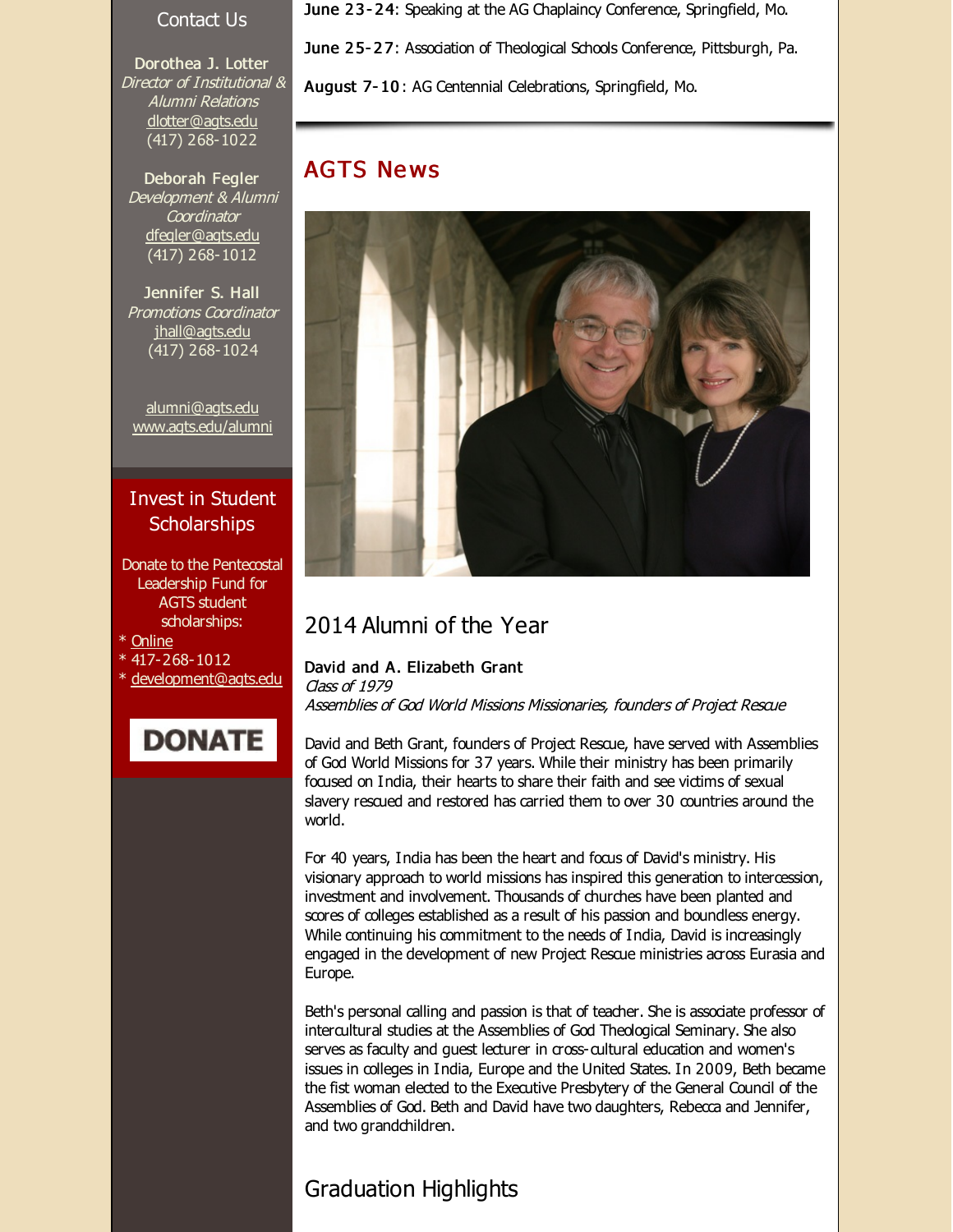

For the past two years, AGTS has forgone the traditional commencement speaker in favor of a strategic combination of video and live graduate speakers centered around a specific theme. This year, AGTS focused on the idea of healing and the many forms in which it is represented in God's world today. Four graduate presenters highlighted these varying aspects. Watch this presentation online at [http://www.agts.edu/link/2014grad](http://r20.rs6.net/tn.jsp?f=001FK0QHlzpPRkLbf6LQWTSyVNIUXJyZQ0jih6yRcb_DnT4rbvZk_DCKR5hTYDxADtzR5HVwLz569Z0IjYVe9usCghuLLLOlmSRbVATwEgDz_76EhoIGy94pFamK6XkVFUu_X3QqpahhDDWnxyS9ft9TrSHGrk7CAr_OAJR5ODtNrgx6U69s6SbAKpuOBno2Nsp&c=&ch=).

1) Follow M.A.C.M. graduate Tamicka Monson's story from her broken childhood through depression and unspeakable tragedy to redemption and wholeness in Christ.

2) Barbara Gilliam, a D.Min. graduate, recounts her journey from drug addiction on the streets of New York through Teen Challenge to pastoring her own church.

3) LaVonna Ennis, a missionary for more than 20 years and M.A.I.M. graduate, fought her way back from life-controlling Post Traumatic Stress Disorder after her experiences amidst the violence against Christians in Nigeria. She credits her time at AGTS as pivotal in her healing.

4) Ph.D. in Intercultural Studies graduate Dick Brogden is a missionary to the Arab world and author/editor of the best-selling e-book, The Live Dead Journal. He speaks prophetically about the ultimate compassion that brings about true wholeness and spiritual healing.



AGTS was proud to graduate 30 doctoral grads this year---the largest doctoral class in the school's history. Video recordings of the Intercultural Doctoral Studies Investiture and the Doctoral Celebration Service are also available [online](http://r20.rs6.net/tn.jsp?f=001FK0QHlzpPRkLbf6LQWTSyVNIUXJyZQ0jih6yRcb_DnT4rbvZk_DCKR5hTYDxADtzAeLFVp48-CzuisQTyroQo3BMawn1g3-dUpRV21ynqhlWD6SlZ1FFKHeqWBUsyaoWl2dGTbD0rtKTIQLeD9fN0ptF6psO0S9vtJHk43K0uM9nW363p6zQanU2dPIIsgQw7wG-UZLDz_AnbpnkZRK5Q0jO7Kskmsc-97DG4TchDsGRHZhe8I9siw==&c=&ch=).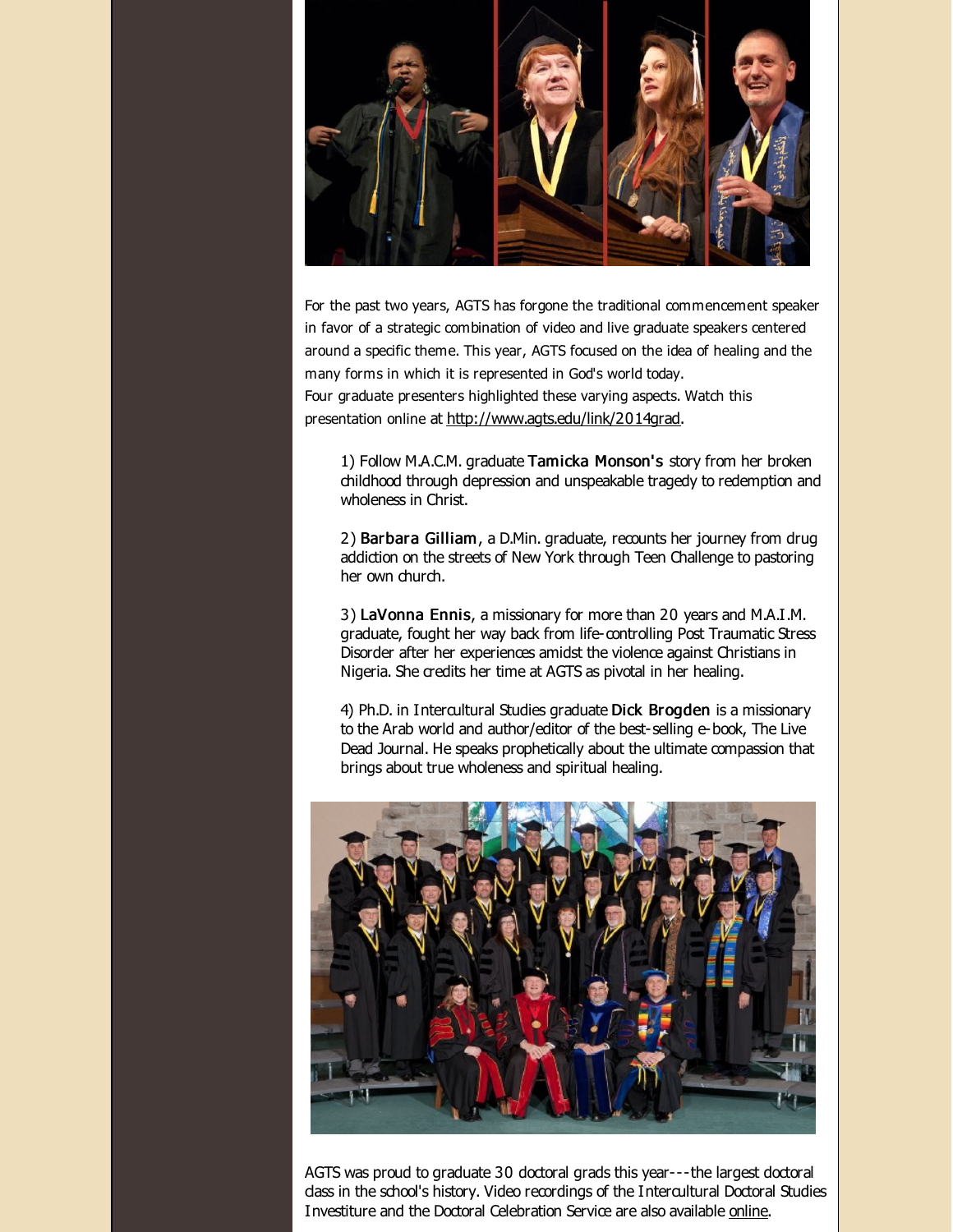

The 7th Annual AGTS Golf Tournament was held on May 1 at the Millwood Golf & Racquet Club. Thanks to all our golfers, sponsors and donors who made the golf tournament a huge success!

Visit the AGTS [Graduation](http://r20.rs6.net/tn.jsp?f=001FK0QHlzpPRkLbf6LQWTSyVNIUXJyZQ0jih6yRcb_DnT4rbvZk_DCKRtNO9Dmt4wKTnaScq-6zvNGVleSrYkDRhmGplf01gH0Nw0fO129krfTHUPpExT8WtvJcSlMVaQSjaNfeXSrIgix7A_gjVLAAbgT6qAX1n92XsCdrYlrhZJ_GN80rYfitrqzq9AAwG5CKC7cNUtPsO8=&c=&ch=) webpage to view candid photos (to be posted soon) and purchase diploma frames. Photos taken by AGTS staff are watermark-free and are free to download and print. Photos taken by the professional photographers are watermarked. Ordering instructions for watermarked photos will be posted online.



## Faith and Science Conference approaching, graduate credit offered through AGTS

The second national Faith and Science Conference, being held at Evangel University, June 23-25, 2014, is fast approaching and leaders are urging everyone from senior pastors to laypeople and students to make every effort to attend. [Read](http://r20.rs6.net/tn.jsp?f=001FK0QHlzpPRkLbf6LQWTSyVNIUXJyZQ0jih6yRcb_DnT4rbvZk_DCKR5hTYDxADtz-8d_zLQxraDEkmsu1zsbVlwNALq7IYJY3bPd2vqRcTCTnOyHbzJzy_jj14sXs7JidlCFfMSi__yHVz8RtBcPdm5qCprOJQMR4adFloxN37bPb438q-8qVv8myyFdQM36qMfXnW95XvqBJ98VvFR6l9tk8ArKoee7mi65mnqUDxV432-bMznMTAXhUK1MduLq-pDleoNWhFT8GFRnCl33wxrkYjKpYYG-oADYHx7_GqkQEWdqgGKeqBXoXoIZv1b-WUGSJfIwTdYzYTLKxg50TLyuuGXMNTUrwkxOwai2TFLzCYaUFStySglX4c4PN4a1cLfwUttWLvFK0AGJvsfBz7PsOGa5vuUndKt_elhinhHTGhGgYp7nqbfDDkohqpmlS5QhhJFwlAywq4NDAuGWZlFfTHcDS_YZ&c=&ch=) more.

## Books and Publications

David Penchansky ('80 ) wrote "Deconstruction" published in the Oxford Encyclopedia of Biblical Interpretation (2013).

Joe D. Wilmoth ('78) wrote the following C.E. Adams-Price, J.J. Turner, A.D. Blaney and L. Downey (2014): "Examining social connections as a link between religious participation and well-being among older adults" in Journal of Religion, Spirituality, & Aging [26 (2-3), 259-278]. Joe is an associate professor of Human Development and Family Studies at Mississippi State.

## Alumni Ne ws

Congratulations to Sandra Weber ('0 6), John Tilden ('14), Josh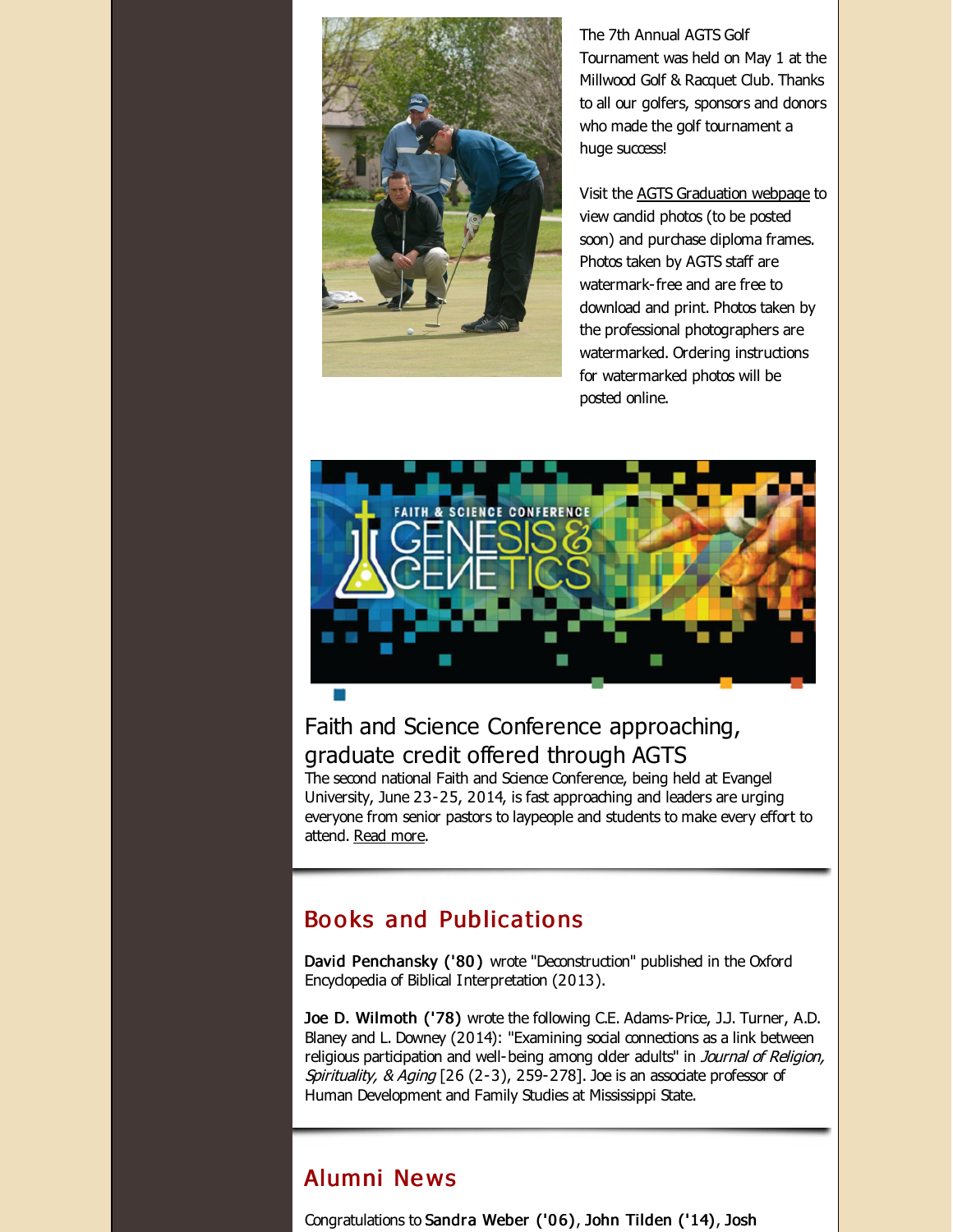Spurlock ('08), Rachelle Colegrove ('12) and Stormy Davis ('14) who were credentialed with the Southern Missouri District in April.



Desiree Schilling ('11) married Daniel Thomas on March 14, 2014. She works as a licensed counselor with victims of violent or sexual crimes at The Victim Center in Springfield, Mo.

Jean Pawentaoré Ouédraogo ('82 ) recently passed away. He served as General Superintendent of Burkina Faso from 1984- 2010 bringing great leadership to the church and growing it from less than 1000 to over 4000 churches. The church opened 6 new Bible Schools during his tenure. The missions program of the AG Burkina, which now has 35 couples serving outside of Burkina and over 150 internal missionaries to non-Mossi speaking peoples, was launched during his watch, under the leadership of his dose friend Jean Baptiste Sawadogo. He was a great promoter of training, serving on the board of West Africa Advanced School of Theology in Lomé, Togo.



# **Upcoming Events**

AGTS Chaplaincy Reception June 23, University Plaza Hotel, Springfield, Mo.

AG Centennial Celebrations August 7-10, Springfield, Mo.